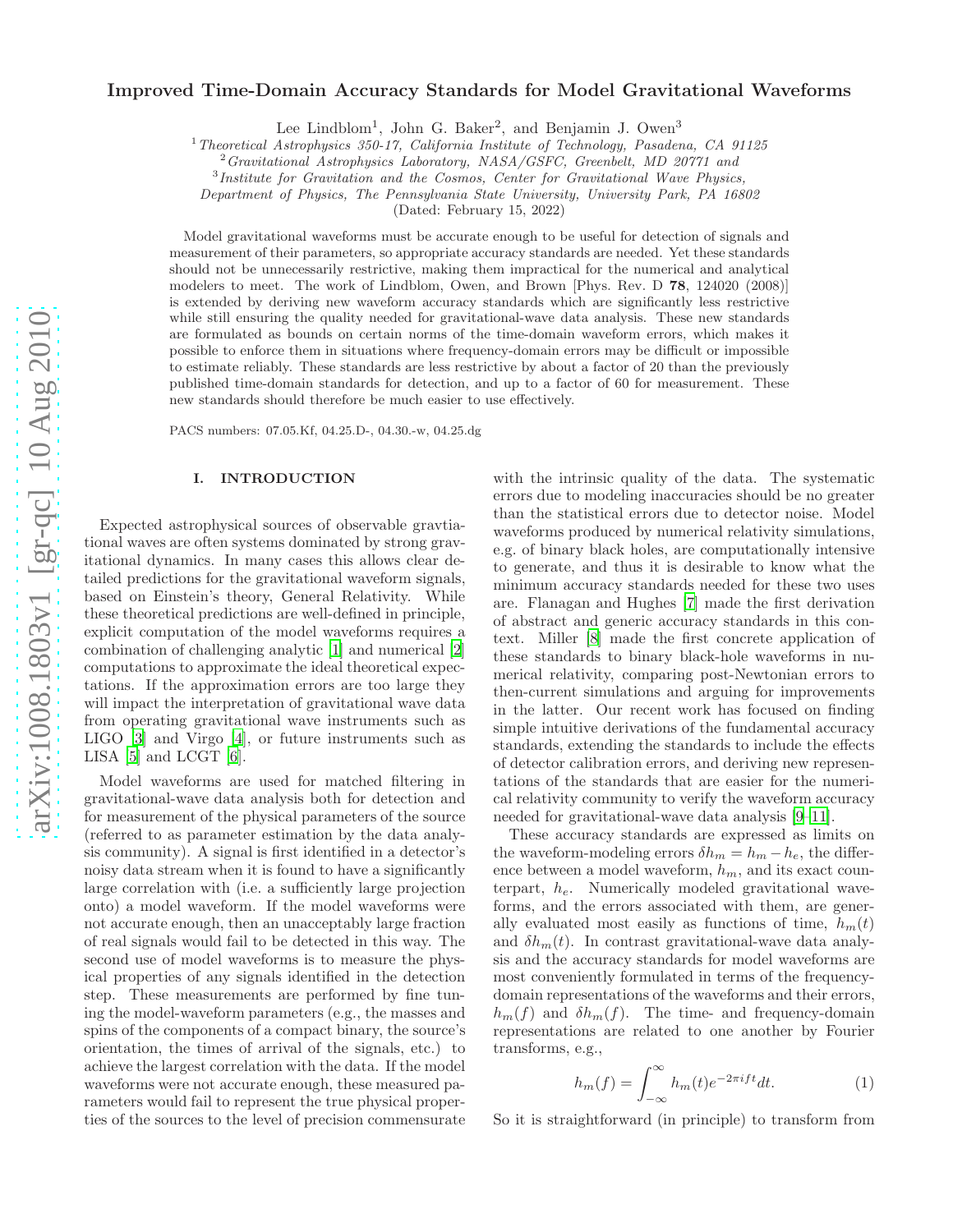one representation to the other.

The simplest way to express the standards needed to ensure the appropriate levels of accuracy for model gravitational waveforms is to write them in terms of a particular norm of the model-waveform errors:  $\langle \delta h_m | \delta h_m \rangle$ . This norm, defined by

$$
\langle \delta h_m | \delta h_m \rangle = 4 \int_0^\infty \frac{\delta h_m(f) \delta h_m^*(f)}{S_n(f)} df, \tag{2}
$$

weights the different frequency components of the waveform error by the power spectral density of the detector noise  $S_n(f)$ . In terms of this norm, the accuracy requirement that ensures no loss of scientific information during the measurement process is,

<span id="page-1-0"></span>
$$
\sqrt{\frac{\langle \delta h_m | \delta h_m \rangle}{\langle h_m | h_m \rangle}} < \frac{\eta_c}{\rho},\tag{3}
$$

cf. Secs. VI and VII of Ref. [\[7](#page-9-6)] and Eq. (5) of Ref. [\[9](#page-9-8)]. Here  $\rho = \sqrt{\langle h_e | h_e \rangle}$  is the optimal signal-to-noise ratio of the detected signal, and the parameter  $\eta_c \lesssim 1$  is set by the level of calibration error in the detector, cf. Appendix [A](#page-6-0) and Ref. [\[10\]](#page-9-10). Similarly the accuracy requirement that ensures no significant reduction in the rate of detections is,

<span id="page-1-1"></span>
$$
\sqrt{\frac{\langle \delta h_m | \delta h_m \rangle}{\langle h_m | h_m \rangle}} < \sqrt{2\epsilon_{\text{max}}},\tag{4}
$$

where  $\epsilon_{\text{max}}$  is a parameter which determines the fraction of detections that are lost due to waveform-modeling er-rors, cf. Eq. (14) of Ref. [\[9\]](#page-9-8). The choice  $\epsilon_{\text{max}} = 0.005$  ensures that no more than 10% of the signals will be missed, assuming the template bank discretization currently used in LIGO searches for coalescing compact binaries [\[9\]](#page-9-8).

The basic accuracy standards, Eqs. [\(3\)](#page-1-0) and [\(4\)](#page-1-1), give the needed bounds on the waveform errors  $\delta h_m$ . Unfortunately, these abstract requirements are difficult, or perhaps impossible, to enforce directly in practice [\[11\]](#page-9-9). One fundamental problem is that an exact knowledge of the error,  $\delta h_m$ , associated with a model waveform,  $h_m$ , is never known. If  $\delta h_m$  were known, then the exact waveform  $h_e = h_m - \delta h_m$  would also be known, and there would be no need for accuracy standards. At best, the waveform modeling community can aspire to construct tight upper bounds on these errors,  $|\delta h_m| \leq \delta H_m$ , that would make it possible to guarantee the needed waveform accuracy standards. Such bounds are often very difficult to construct. So in the absence of such bounds, good estimates of the errors,  $\delta h_m \approx \delta H_m$ , are a good way to verify that the accuracy standards are satisfied at least approximately.

Another (more practical) problem with the basic accuracy standards, is that they are formulated in terms of the frequency-domain errors  $\delta h_m(f)$ . Since numerical model waveforms are generally computed in the time domain,  $h_m(t)$ , it will almost always be easier and more straightforward to bound or estimate the time-domain waveform

errors  $\delta h_m(t)$ . Time-domain quantities are converted to the frequency-domain via the Fourier transform, Eq. [\(1\)](#page-0-0). In principle this is straightforward. In practice, however, it is easy to introduce errors in this process that can be larger than the intrinsic waveform modeling errors. Discontinuities and other non-smoothness at the beginning and end of a finite length waveform can create significant errors in the frequency-domain representation, unless appropriate "windowing" procedures are followed. This can be done (cf. Ref. [\[12\]](#page-9-11) for a recent suggestion) but it requires some care and has some limitations on applicability. Also, more fundamentally, a time-domain bound does not translate to a frequency-domain bound [\[11](#page-9-9)]: that is,  $\delta h_m(t) < \delta H_m(t)$  does not guarantee  $\delta h_m(f) < \delta H_m(f)$ . For reasons of convenience and reliability therefore, it is very desirable (perhaps even necessary in some cases) to have versions of the accuracy standards formulated directly in terms of the timedomain waveform errors  $\delta h_m(t)$ . So this paper is devoted to finding time-domain representations of these standards that are straightforward and practical to use without being overly restrictive.

The most straightforward approach to obtaining the needed time-domain expression for the waveform accuracy would be to re-write the fundamental noise weighted norm  $\langle \delta h_m | \delta h_m \rangle$  in terms of a suitably defined timedomain inner product. This can be done exactly using the "noise kernel"  $k(t)$ , defined as the real part of the Fourier transform of  $2S_n^{-1}(f)$ . The resulting timedomain norm is then identical to the standard noise weighted frequency-domain norm (e.g. Ref. [\[13\]](#page-9-12)):

$$
\langle \delta h_m | \delta h_m \rangle = \int_{-\infty}^{\infty} \int_{-\infty}^{\infty} \delta h_m(t_1) k(t_1 - t_2) \delta h_m(t_2) dt_1 dt_2.
$$
\n(5)

Since this norm is identical to the standard noiseweighted norm, it can be substituted directly into the fundamental accuracy standards, Eqs. [\(3\)](#page-1-0) and [\(4\)](#page-1-1). Unfortunately for the same reason, it also suffers from both of the problems discussed above. Upper bounds in the time domain  $|\delta h_m(t)| \leq \delta H_m(t)$  do not produce upper bounds on these time-domain norms. And errors in the norms introduced by Fourier transforms of finite duration waveforms with non-smooth edges (Gibbs phenomena, etc.) also occur, because this time-domain norm is non-local in time on the timescales to which the detector is sensitive. These problems could be avoided if there were efficient representations of the accuracy standards that placed limits on local-in-time norms of the waveform errors. The purpose of this paper is to construct new formulations of the waveform accuracy standards that meet these criteria.

Before moving on to a detailed discussion of timedomain error standards themselves, it is worth pausing to think briefly about how waveform errors  $\delta h_m$  have been (or could be) bounded or estimated. Error bounds (called a posteriori error estimates in the mathematics literature) have been constructed for quantities de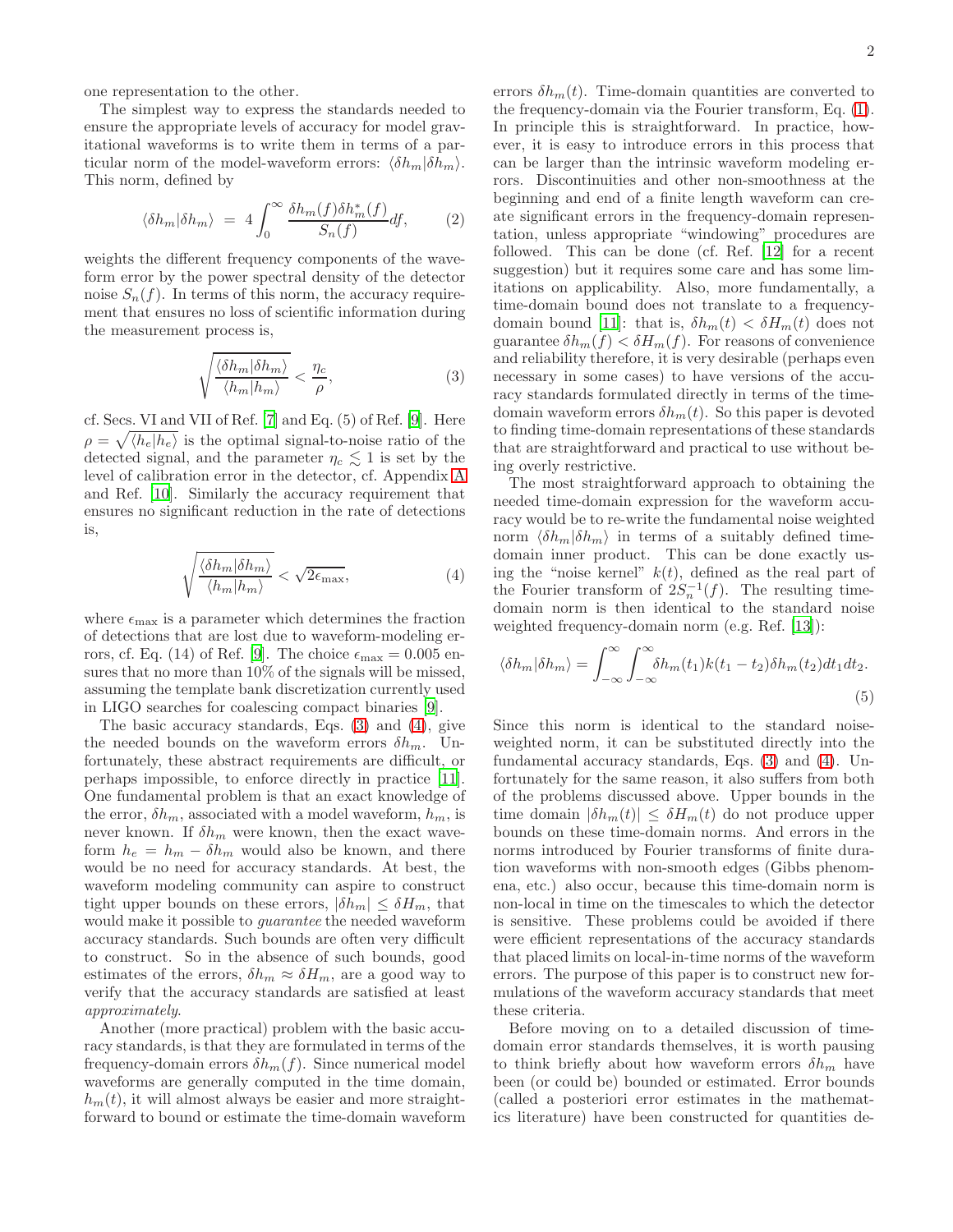rived from the numerical solutions of hyperbolic evolution problems [\[14](#page-9-13)]. However no results of this kind are known at this time (to our knowledge) specifically for the case of gravitational waveforms extracted from solutions of Einstein's equations. The error bounds that do exist are for time-domain errors, and we know of no frequency-domain bounds for quantities derived from the solutions of time-evolution problems at all. Given a timedomain error bound,  $\delta H_m(t)$ , it would only be useful for enforcing the basic accuracy standards if it could be converted to a frequency domain bound  $|\delta h_m(f)| \leq \delta H_m(f)$ , or if a time-domain version of the accuracy standards were available. Unfortunately the Fourier transform of  $\delta H_m(t)$  does not generally provide the needed frequencydomain bound, since  $\langle \delta H_m | \delta H_m \rangle$  is not always larger than  $\langle \delta h_m | \delta h_m \rangle$  [\[11\]](#page-9-9). Time-domain bounds,  $\delta H_m(t)$ , are only useful therefore if there are versions of the basic accuracy standards, Eqs. [\(3\)](#page-1-0) and [\(4\)](#page-1-1), based on local-in-time norms of the waveform error.

Good approximations of the waveform errors  $\delta h_m(t) \approx$  $\delta H_m$ , can be constructed using Richardson extrapolation methods. Model waveforms generally have errors that scale with some accuracy parameter, a, in a well understood way.<sup>1</sup> Many methods of computing waveforms have dominant errors that scale as some power of this parameter,  $\delta h_m(t) \approx A(t)a^n$ , while others have errors that scale exponentially,  $\delta h_m(t) \approx A(t)e^{-\alpha/a}$ . In either case the values of the quantities  $A(t)$ , n,  $\alpha$ , etc. can be evaluated by comparing the waveforms  $h_m(t, a_i)$  produced by simulations using different values of  $a_i$ . The errors in the most accurate of these simulations,  $a = a_{\min}$ , is then given approximately by the scaling expression, e.g.,  $\delta h_m(t) \approx \delta H_m(t) = A(t) a_{\min}^n$ , using the measured values of the various constants. These Richardson extrapolation methods could also be applied to frequencydomain representations of the waveforms evaluated at different accuracies,  $h_m(f, a_i)$  (subject to the problems involved in performing the Fourier transforms discussed above). The resulting frequency domain error estimates, e.g.,  $\delta h_m(f) \approx \delta H_m(f) = A(f) a_{\min}^n$ , could then be used directly to estimate whether the fundamental accuracy standards are satisfied. The existence of accuracy standards based on local-in-time norms just provides a more convenient and perhaps a more reliable way to evaluate waveform accuracy in this case, rather than being a necessity as it was in the error-bound case. The gravitational waveform simulation community has begun to estimate waveform errors by comparing time-domain waveforms computed with different accuracy parameters [\[15](#page-9-14)– [22\]](#page-9-15). However, Richardson extrapolation methods have not yet been applied to improve the quality of these error estimates (to our knowledge).

The discussion above shows that alternate versions of the basic accuracy standards, based on local-in-time norms of the waveform errors, are needed for reasons of convenience and perhaps necessity. This paper constructs a number of new versions of the standards that meet all the needed criteria. Some representations of the accuracy standards based on local-in-time norms of the time-domain errors have already been discussed in the literature [\[9](#page-9-8), [11\]](#page-9-9). While these are sufficient to guarantee the fundamental accuracy requirements, Eqs. [\(3\)](#page-1-0) and [\(4\)](#page-1-1), they achieve this at the price of placing excessive restrictions on the allowed time-domain errors. New timedomain accuracy standards are developed here that are considerably less restrictive: about a factor of 20 for the detection standards, and up to a factor of 60 for measurement. These new standards are at most a factor of three more restrictive than their optimal frequencydomain counterparts, so we expect they should be practical to use. The previous work on time-domain accuracy standards is reviewed, and the new standards are derived and discussed in detail in the following sections of this paper.

## <span id="page-2-1"></span>II. TIME-DOMAIN ACCURACY STANDARDS

The fundamental frequency-domain accuracy standards, Eqs. [\(3\)](#page-1-0) and [\(4\)](#page-1-1), can also be expressed in terms of the time-domain  $L^2$  norm of the waveform errors [\[9,](#page-9-8) [11\]](#page-9-9). These time-domain versions provide a way to enforce the waveform-accuracy standards without the need for a detailed knowledge of the frequency-domain representation of the errors. This section reviews the derivation of the presently known time-domain standards, and illustrates the shortcomings that make them an impractical way to enforce the accuracy requirements. The methods of analysis used to derive the original time-domain standards are then generalized to produce several new and improved versions. Each of these new standards is itself a sufficient condition that can be used to enforce the fundamental frequency-domain standards. As an illustration, these new standards are applied to the case of binary black-hole inspiral-merger-ringdown waveforms for a detector with an Advanced LIGO noise curve [\[23](#page-9-16)]. This example shows the effectiveness and utility of these new time-domain standards as tools for waveform-accuracy enforcement.

The frequency-domain accuracy standards, which are based on the noise-weighted norm  $\langle \delta h_m | \delta h_m \rangle$ , can be converted to time-domain standards using the following basic inequality:

<span id="page-2-0"></span>
$$
\langle \delta h_m | \delta h_m \rangle \leq \frac{4 \int_0^\infty |\delta h_m(f)|^2 df}{\min[S_n(f)]}.
$$
 (6)

This inequality approximates the power spectral density of the detector noise as a constant: its minimum value. The approximation in Eq. [\(6\)](#page-2-0) is very good therefore whenever the model waveform error is largest in the

<sup>1</sup> This parameter could represent the spacing between grid points for numerical waveform calculations, or perhaps a post-Newtonian like expansion parameter for an analytic calculation.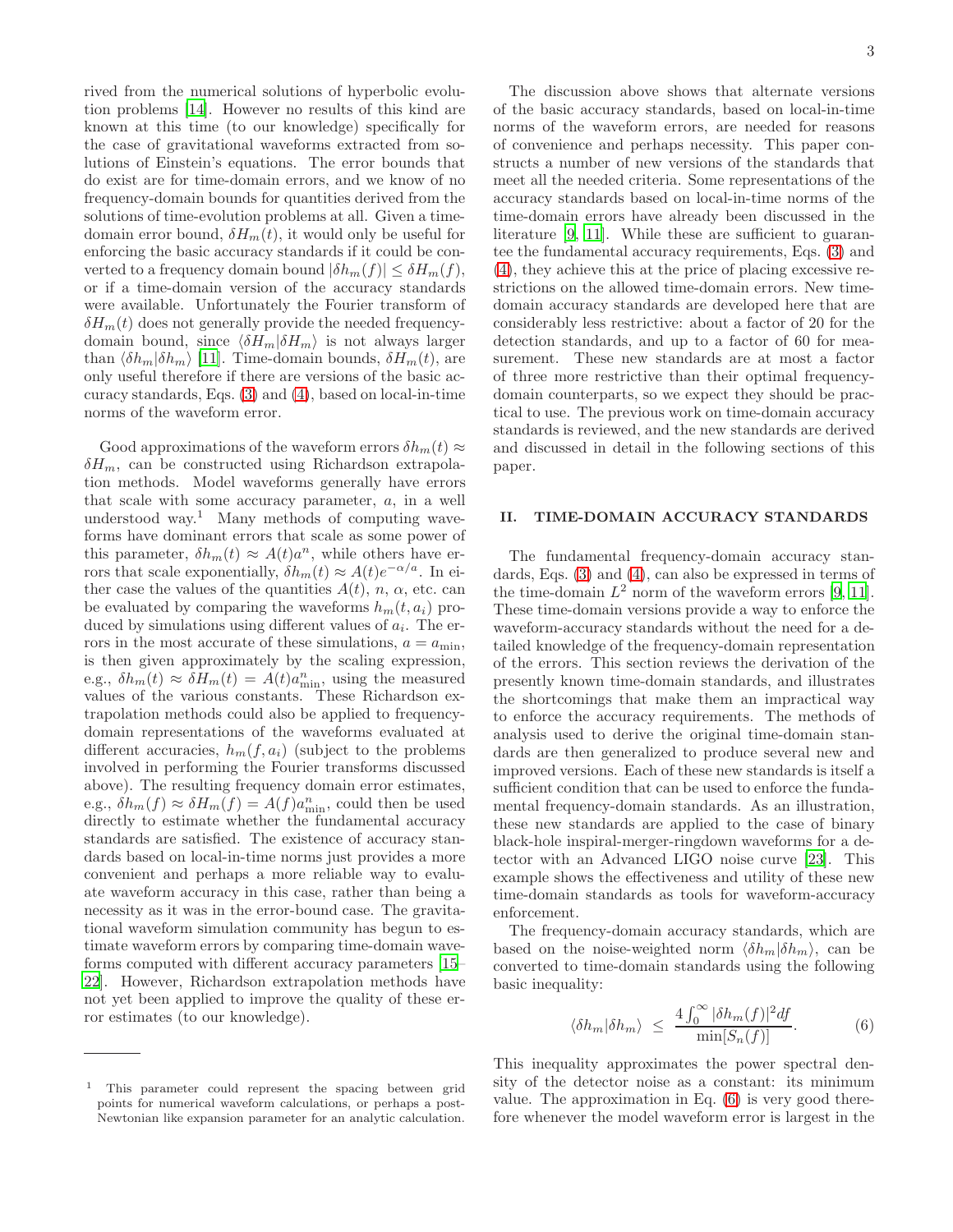sensitive band of the detector, and is not so good when a significant part of the error lies outside this sensitive band. By Parseval's theorem, the numerator in Eq. [\(6\)](#page-2-0) is proportional to the time-domain  $L^2$  norm,  $||\delta h_m(t)||$ :

$$
||\delta h_m(t)||^2 \equiv \int_{-\infty}^{\infty} |\delta h_m(t)|^2 dt = 2 \int_0^{\infty} |\delta h_m(f)|^2 df. \tag{7}
$$

Thus the basic inequality, Eq. [\(6\)](#page-2-0), can be re-written as

$$
\langle \delta h_m | \delta h_m \rangle \le \frac{2||\delta h_m(t)||^2}{\min[S_n(f)]}.
$$
 (8)

Using this inequality, the fundamental accuracy standards, Eqs. [\(3\)](#page-1-0) and [\(4\)](#page-1-1), can be re-written in terms of time-domain  $L^2$  norms:

<span id="page-3-0"></span>
$$
\frac{||\delta h_m(t)||}{||h_m(t)||} \le C_0 \frac{\eta_c}{\rho},\tag{9}
$$

for measurement, and

<span id="page-3-1"></span>
$$
\frac{||\delta h_m(t)||}{||h_m(t)||} \le C_0 \sqrt{2\epsilon_{\text{max}}},\tag{10}
$$

for detection. The quantity  $C_0$  that appears in these expressions is defined as the ratio of the traditional optimal signal-to-noise measure  $\rho$  to a non-traditional measure:

<span id="page-3-2"></span>
$$
C_0^2 = \rho^2 \left\{ \frac{2||h_m(t)||^2}{\min[S_n(f)]} \right\}^{-1}.
$$
 (11)

This quantity is dimensionless and independent of the overall scale (i.e. the distance to the source) used in  $h_m$ .

The time-domain standards, Eqs. [\(9\)](#page-3-0) and [\(10\)](#page-3-1), differ therefore from the fundamental standards, Eqs. [\(3\)](#page-1-0) and  $(4)$ , in just two ways: *i*) the norms used to measure the waveform errors on the left sides are different, and  $ii$ ) the maximum allowed errors on the right sides are multiplied by the factor  $C_0$  in the time-domain case. It is straightforward to show that  $C_0$  is always less than one:  $C_0 \leq 1$ . Thus the time-domain standards are always more restrictive than their frequency-domain counterparts. The quantity  $C_0$  compensates in the time-domain standards for the fact that the waveform errors are not being weighted by the detector noise in the optimal way. Unfortunately these time-domain standards have two serious flaws: The first is that the time-domain norms  $||h_e(t)||$  are not well defined, because the waveforms  $h_e(t)$ do not fall to zero quickly enough as  $t \to -\infty$ . Since most model waveforms  $h_m(t)$  are only evaluated for finite time intervals, this problem is one of principle more than practice. But this does mean that the norms  $||h_m(t)||$ , and thus the quantity  $C_0$ , depend (although fairly weakly) on the length in time of the model waveform. The second flaw, discussed in more detail below, is that  $C_0$  is quite small for realistic waveforms, thus making these timedomain versions of the standards very over-restrictive.

To determine how overly restrictive the time-domain standards are in practice, the quantity  $C_0$  has been evaluated for non-spinning equal-mass black-hole binary waveforms and for a detector with an Advanced LIGO noise



<span id="page-3-3"></span>FIG. 1: Curve illustrates  $C_0$ , the ratio of the traditional optimal signal-to-noise measure  $\rho$  to a non-traditional measure defined in Eq. [\(11\)](#page-3-2), as a function of the total mass for nonspinning equal-mass black-hole binary waveforms and for a detector with an Advanced LIGO noise curve optimized for double neutron star binaries.

curve optimized for double neutron star binaries [\[23](#page-9-16)].<sup>2</sup> These waveforms were constructed by patching together post-Newtonian waveforms for the early inspiral phase, with numerical relativity waveforms for the late inspiral plus merger plus ringdown phases [\[24,](#page-9-17) [25\]](#page-9-18) and adjusting the time scales for different total masses. They are the same used earlier to evaluate  $C_0$  [\[9](#page-9-8)]. Figure [1](#page-3-3) illustrates  $C_0$  as a function of mass for binary black-hole systems with masses in the range that is relevant for Advanced LIGO:  $4 \leq M/M_{\odot} \leq 400$ . For low mass binary systems—where these model waveforms lie mostly within the Advanced LIGO frequency band— $C_0$  is of order unity, and the time-domain standards are reasonably efficient representations of the fundamental frequencydomain standards. However, for binary systems with large masses—where these model waveforms lie mostly outside the Advanced LIGO band— $C_0$  becomes very small, and the time-domain standards become very ineffective. For the largest masses the quantity  $C_0$  becomes very small,  $C_0 \approx 0.016$ , and the time-domain standards must place unreasonably tight constraints on the waveform errors to ensure that the fundamental frequencydomain standards are satisfied by the small part of these waveforms lying within the Advanced LIGO band.

<sup>2</sup> The data for this neutron-star optimized noise curve comes from the file NSNS Opt.txt available from the URL in Ref. [\[23](#page-9-16)].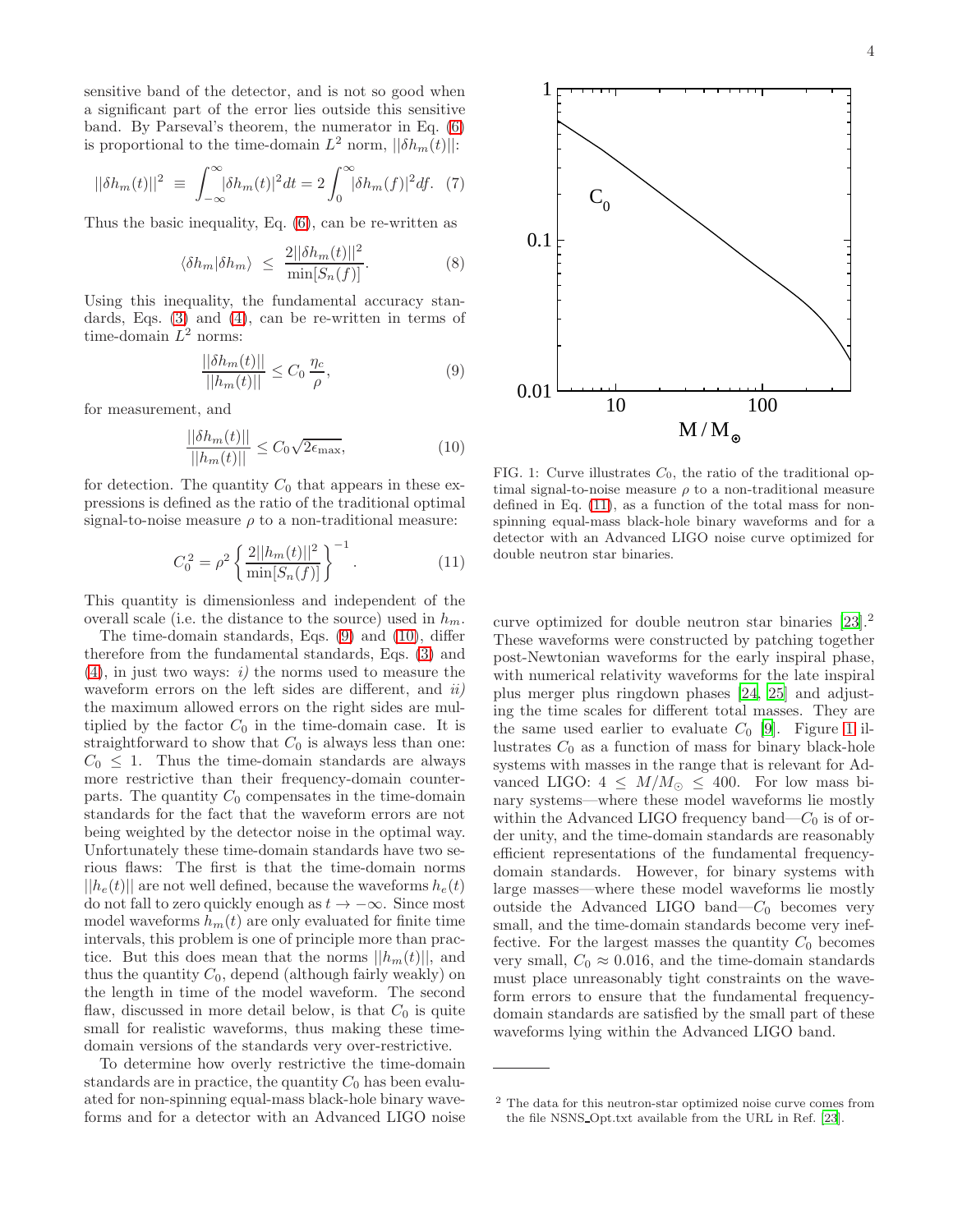The methods of analysis used to derive Eqs. [\(9\)](#page-3-0) and [\(10\)](#page-3-1) can be generalized to obtain a new set of timedomain accuracy standards. This can be done using the following extension of the basic inequality:

<span id="page-4-0"></span>
$$
\langle \delta h_m | \delta h_m \rangle \le \frac{4 \int_0^\infty (2\pi f)^{2k} |\delta h_m(f)|^2 df}{\min[(2\pi f)^{2k} S_n(f)]}.
$$
 (12)

The numerator in this expression is just the frequencydomain  $L^2$  norm of the  $k^{\text{th}}$  time derivative of the waveform error. This can be converted to a time-domain  $L^2$ norm using Parseval's theorem:

$$
||\delta h_m(t)||_k^2 \equiv \int_{-\infty}^{\infty} \left| \frac{d^k \delta h_m(t)}{dt^k} \right|^2 dt,
$$
  
= 
$$
2 \int_0^{\infty} (2\pi f)^{2k} |\delta h_m(f)|^2 df.
$$
 (13)

The basic inequality in Eq. [\(12\)](#page-4-0) can therefore be rewritten as

$$
\langle \delta h_m | \delta h_m \rangle \leq \frac{2||\delta h_m(t)||_k^2}{\min[(2\pi f)^{2k} S_n(f)]}.
$$
 (14)

These inequalities together with the fundamental frequency-domain accuracy standards, Eqs. [\(3\)](#page-1-0) and [\(4\)](#page-1-1), can then be used to obtain a new set of time-domain accuracy standards:

<span id="page-4-1"></span>
$$
\mathcal{E}_k \le C_k \, \frac{\eta_c}{\rho},\tag{15}
$$

for measurement, and

<span id="page-4-2"></span>
$$
\mathcal{E}_k \le C_k \sqrt{2\epsilon_{\text{max}}},\tag{16}
$$

for detection. The quantities  $\mathcal{E}_k$ ,

<span id="page-4-5"></span>
$$
\mathcal{E}_k \equiv \frac{||\delta h_m(t)||_k}{||h_m(t)||_k},\tag{17}
$$

are new measures of the time-domain waveform error, and the quantities  $C_k$  are defined as the ratios of the traditional optimal signal-to-noise measure  $\rho$  to new nontraditional measures:

<span id="page-4-3"></span>
$$
C_k^2 = \rho^2 \left\{ \frac{2||h_m(t)||_k^2}{\min[(2\pi f)^{2k} S_n(f)]} \right\}^{-1}.
$$
 (18)

Both quantities,  $\mathcal{E}_k$  and  $C_k$ , are dimensionless and independent of the overall scale (i.e. the distance to the source) used in  $h_m$ . It is straightforward to show that  $C_k \leq 1$ , so these new standards are always more restrictive than their frequency-domain counterparts. The  $k = 0$  versions of Eqs. [\(15\)](#page-4-1) and [\(16\)](#page-4-2) are identical to the previously known time-domain standards, Eqs. [\(9\)](#page-3-0) and [\(10\)](#page-3-1). But the standards with  $k \geq 1$  are new and distinct. The new standards with  $k \geq 1$  are free from the flaws described earlier for the previously known  $k = 0$  standards. The norms  $||h_m(t)||_k$  are well defined for  $k \geq 1$ ,



<span id="page-4-4"></span>FIG. 2: Curves illustrate  $C_k$ , the ratio of the traditional optimal signal-to-noise measure  $\rho$  to a non-traditional measure defined in Eq. [\(18\)](#page-4-3), as a function of the total mass for nonspinning equal-mass black-hole binary waveforms. The waveform accuracy standards, Eqs.  $(15)$ – $(16)$ , can be enforced using any value of  $k$ . Thus it is sufficient to impose the standard having the largest  $C_k$  in each mass range.

because  $d^k h_m/dt^k$  falls off quickly enough as  $t \to -\infty$ . And as described in more detail below, the  $C_k$  for  $k \geq 1$ are much closer to one. So these new standards are much more effective ways to enforce the accuracy requirements.

Figure [2](#page-4-4) illustrates the quantities  $C_k$  (for  $k = 0, 1$ , and 2) that appear in the waveform accuracy standards, Eqs.  $(15)$  and  $(16)$ , as a function of the mass of the waveform. Each of these new accuracy standards is sufficient to guarantee that the corresponding frequency-domain standard is satisfied. Choosing the easiest standard to satisfy is all that is required for a given  $M$ , and this will typically be the one having the largest  $C_k$ . Figure [2](#page-4-4) shows that the standards with different values of  $k$  have different mass ranges where they are most effective. The  $k = 0$ standard is most effective for low-mass binary waveforms, while the  $k = 2$  standard is the most effective for highmass waveforms.

Figure [3](#page-5-0) shows the noise curves used to compute the  $C_k$  illustrated in Fig. [2.](#page-4-4) These particular noise curves are all representations of the Advanced LIGO sensitivity curves optimized for neutron-star/neutron-star binary signals [\[23](#page-9-16)]. The noise curves with successively larger values of k have minima at successively smaller values of the frequency f. Figure [3](#page-5-0) shows that the factor  $f^{2k}$  combines with the piecewise power law structure of  $S_n(f)$ to produce fairly broad regions where the effective noise curves are rather flat. In these flat regions the approximation,  $\min[f^{2k}S_n(f)] \approx f^{2k}S_n(f)$ , becomes extremely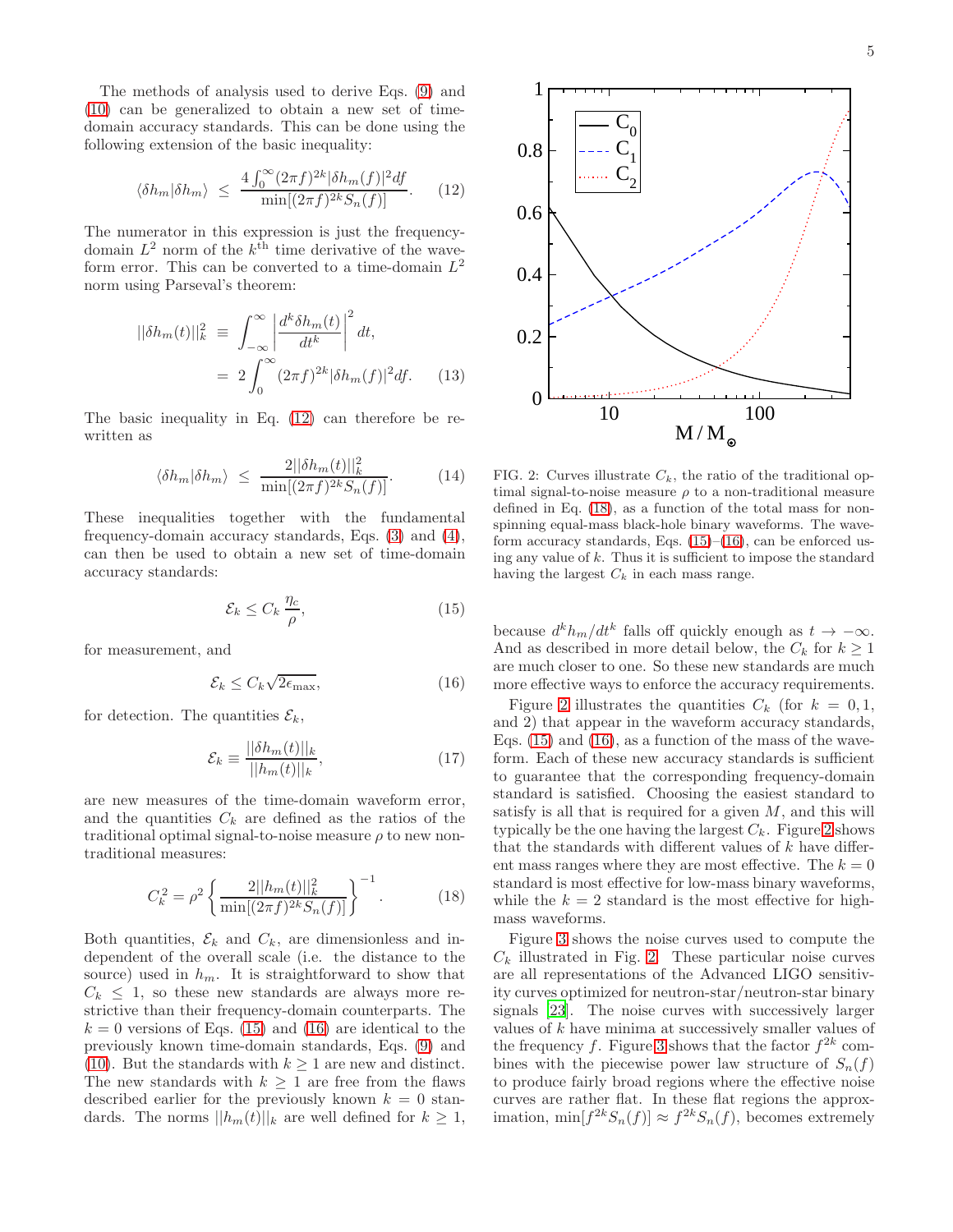

<span id="page-5-0"></span>FIG. 3: Curves illustrate the effective noise curves,  $(2\pi f)^{2k} S_n(f)$ , that appear in the norms of the  $k^{\text{th}}$  time derivatives of the waveform. The minima of these curves are marked by the large dots. These curves illustrate why the higher time derivative norms are more sensitive to the lower frequency parts of the waveforms, and hence do a better job of modeling the waveform accuracy in high mass binaries.

good, and the approximation leading to Eq. [\(12\)](#page-4-0) becomes nearly exact. These features explain one of the reasons the higher time-derivative norms measure the lower-frequency parts of the waveforms more faithfully, and hence do a better job of enforcing the waveform accuracy standards in high-mass waveforms. The higher time-derivative norms measure  $d^k h/dt^k$ , which is more strongly peaked near the time of merger. Hence the energy norms  $\mathcal{E}_k$  for  $k \geq 1$  do a better job than  $\mathcal{E}_0$  of measuring the strongest parts of the waveform that contribute most to detection.

Model waveforms used to measure accurately the physical parameters of a previously detected signal may be custom made for this task. The physical parameters of the waveform will be known (approximately) in this case from the detection process, so a finely targeted template bank of waveforms with parameters that cover a small neighborhood surrounding the actual physical values can be computed. For such applications, the quantities  $C_k$  can easily be computed along with the model waveforms. The waveform accuracy standard for measurement, Eq. [\(15\)](#page-4-1), should be enforced therefore using the standard having the largest  $C_k$  for these particular waveforms. As Fig. [2](#page-4-4) shows, this will typically be the  $k = 2$  standard for the largest mass binary waveforms,  $k = 0$  for the smallest mass waveforms, and  $k = 1$  for a broad range of intermediate mass waveforms. The smallest value of  $C_k$  needed for these measurement tests is  $C_0 = C_1 \approx 0.331$  if the mass of the waveform is near  $10M_{\odot}$ . However, if the mass is larger, the value of the

 $C_k$  could be as large as  $C_2 \approx 0.935$  for waveforms with masses near  $400M_{\odot}$ . These new time-domain accuracy standards for measurement can therefore be up to 60 times less restrictive (depending on the mass of the waveform) than the previously available  $k = 0$  standard [\[9\]](#page-9-8).

The situation is somewhat more complicated for waveforms used as part of the detection process. These waveforms should be scalable to the full range of masses whose waveforms lie within the sensitivity band of the detector. The simplest way to do this would be to use the accuracy standard having the largest  $\min_M C_k(M)$ , where the minimization is done over the waveform masses in the appropriate range. Note that the quantity  $\mathcal{E}_k$ , which appears on the left side of Eq. [\(16\)](#page-4-2), is independent of mass because both  $||\delta h_m||_k$  and  $||h_m||_k$  scale with mass in exactly the same way. Thus the accuracy standard for a given  $k$  can be enforced over the entire range of masses by ensuring that  $\mathcal{E}_k$  satisfies the standard with  $C_k = \min_M C_k(M)$ . The  $k = 1$  standard has the largest  $\min_M C_k(M)$  for the waveforms illustrated in Fig. [2,](#page-4-4) so it is sufficient in this case to enforce the  $k = 1$  standard with  $C_1 = \min_M C_1(M) \approx 0.239$ . This is about 15 times less restrictive than would be required using the previously available  $k = 0$  standard where  $\min_M C_0(M) \approx 0.016$ .

A less restrictive accuracy standard for detection can also be constructed, at the expense of making it slightly more complicated. Figure [2](#page-4-4) shows that enforcing the detection standard, Eq. [\(16\)](#page-4-2), with  $C_1 = \min_M C_1(M)$  is somewhat more restrictive than is really necessary. All that is required is to enforce the standard having the largest  $C_k(M)$  for each mass. So it would be sufficient to enforce the  $k = 0$  standard in the mass range where  $C_0$ is the largest of the  $C_k$ :  $M \leq M_{\text{int}}$ . The mass  $M_{\text{int}} \approx$  $10.4M_{\odot}$  represents the point where the  $C_0(M)$  and the  $C_1(M)$  curves intersect:  $C_0(M_{\text{int}}) = C_1(M_{\text{int}}) \approx 0.331$ for the waveform example shown in Fig. [2.](#page-4-4) It would also be sufficient to enforce the  $k = 1$  standard in the mass range  $M \geq M_{\text{int}}$ . Therefore it is sufficient over the full range of masses to enforce both the  $k = 0$  and the  $k = 1$ versions of the detection accuracy standard, Eq. [\(16\)](#page-4-2), with  $C_0(M_{\rm int}) = C_1(M_{\rm int}) \approx 0.331$ :<sup>3</sup>

<span id="page-5-1"></span>
$$
\mathcal{E}_0 \lesssim 0.331 \sqrt{2\epsilon_{\text{max}}}, \text{ and } \mathcal{E}_1 \lesssim 0.331 \sqrt{2\epsilon_{\text{max}}}.
$$
 (19)

This condition is about 20 times less restrictive than would be required to enforce the previously available  $k = 0$  standard over the full range of masses. The overall factor that appears on the right sides in Eq. [\(19\)](#page-5-1) appears to be quite insensitive to the detector noise curve, giving 0.351 instead of 0.331 using the "zero detuning, highpower" version of the Advanced LIGO noise curve.<sup>4</sup> We

<sup>&</sup>lt;sup>3</sup> In principle it would be sufficient to enforce the  $k = 2$  instead of the  $k = 1$  standard in the mass range  $M \geq 260 M_{\odot}$ . However, this would not make the needed  $k = 1$  condition any weaker, because  $\mathcal{E}_1$  is independent of mass.

<sup>4</sup> The data for this zero-detuning, high power noise curve comes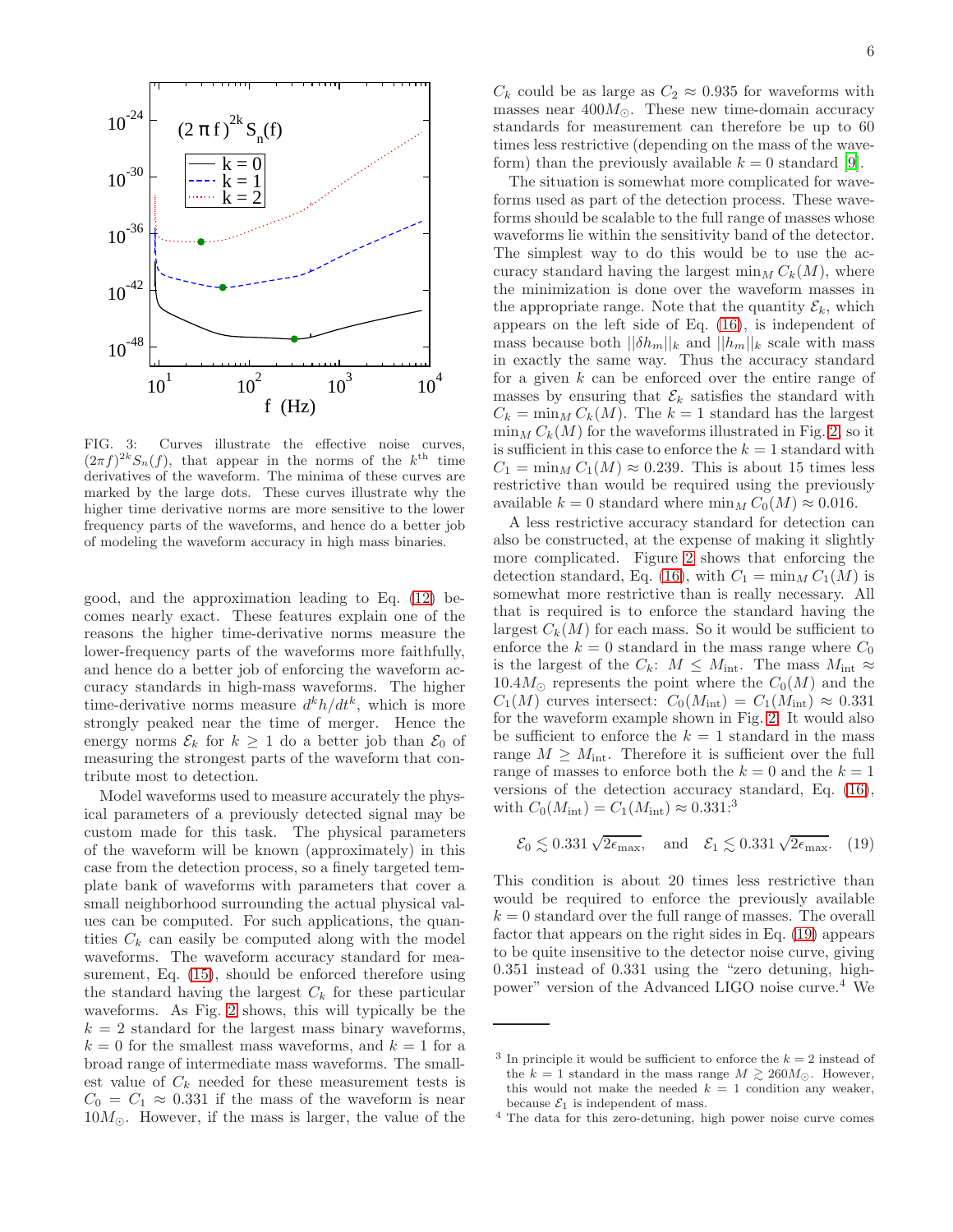have not yet determined how sensitive this factor is to properties of the waveform models, like the total duration of the waveform, or the spins of the individual black holes.

# III. DISCUSSION

New time-domain representations of the waveform accuracy standards for gravitational-wave data analysis have been presented in Sec. [II.](#page-2-1) For waveforms to be used for measuring the physical properties of a detected signal, the new time-domain standards, Eq. [\(15\)](#page-4-1), provide the best way to enforce the needed accuracy standards. These standards give the allowed upper limits on certain new measures of the waveform error  $\mathcal{E}_k$ , defined in terms of the time-domain  $L^2$  norms of the  $k^{\text{th}}$ time derivatives of the model waveform  $h_m$  and its error  $\delta h_m$ :  $\mathcal{E}_k \equiv ||\delta h_m(t)||_k/||h_m(t)||_k$ . Model waveforms are generally obtained by performing time integrals of an equation like  $d^2h_m(t)/dt^2 = \tilde{\Psi}_4(t)$ , where  $\tilde{\Psi}_4(t)$  is the (real) projection of the outgoing component of the Weyl curvature representing the wave polarization of interest. Therefore, it is no harder or less accurate to evaluate the first two time derivatives of  $h_m(t)$ , and their accuracy, than it is to evaluate  $h_m(t)$  and its accuracy. For the binary black-hole waveforms used as an example here; the  $k = 0$  version of this standard is most effective for black-hole systems with masses below about  $10M_{\odot}$ ; the  $k = 1$  standard is best in the intermediate mass range  $10 \lesssim M/M_{\odot} \lesssim 260$ ; and the  $k = 2$  standard is best for the highest mass waveforms,  $260 \leq M/M_{\odot} \leq 400$ . This new version of the accuracy standard for measurement is less restrictive than the previously available timedomain standard by up to a factor of 60 for the largest mass binary systems, and is never more restrictive than the ideal frequency-domain standards by a factor greater than about 3. The new standard for measurement is nevertheless sufficient to ensure that the ideal frequencydomain standard is satisfied as well.

The situation is slightly more complicated for the new time-domain waveform accuracy standards for detection. These standards put limits on both the  $k = 0$  and  $k = 1$  versions of the time-domain error measures,  $\mathcal{E}_0$ and  $\mathcal{E}_1$ . The best new time-domain standard for detection presented in Sec. [II](#page-2-1) enforces these standards with  $C_0 = C_1 \approx 0.331$  for the example waveform used here. This new standard for detection, Eq. [\(19\)](#page-5-1), guarantees that the frequency-domain standards are enforced, and it is only about a factor of three more restrictive than those ideal standards. The new standards should be effective enough therefore to make them usable without placing an undue burden on the waveform-simulation community. Slightly less restrictive time-domain standards for detections can also be derived using methods similar to those used in Sec. [II.](#page-2-1) The derivation of these additional alternative standards is discussed and analyzed in detail in Appendix [B.](#page-7-0) These alternative standards are more complicated, however, and consequently may not prove to be as useful as Eq. [\(19\)](#page-5-1).

### Acknowledgments

We thank Michael Holst for valuable discussions about rigorous mathematical error bounds, Sean McWilliams for other useful discussions, and Duncan Brown for helpful comments on an earlier draft of this paper. This research was supported in part by grants to Caltech from the Sherman Fairchild Foundation, NSF grants DMS-0553302, PHY-0601459, and PHY-0652995, and NASA grant NNX09AF97G; by NASA grants 08-ATFP08-0126 and 09-ATP09-0136 to Goddard Space Flight Center; by NSF grant PHY-0855589 to Penn State; and by the LIGO Visitors Program. LIGO was constructed by the California Institute of Technology and Massachusetts Institute of Technology with funding from the National Science Foundation and operates under cooperative agreement PHY-0757058. This paper has LIGO Document Number LIGO-P1000078-v2.

## <span id="page-6-0"></span>Appendix A: Calibration Error Levels

The basic accuracy requirement for measurement, Eq. [\(3\)](#page-1-0), reduces to the case of an ideal detector when  $\eta_c = 1$ . The ideal detector approximation means that the systematic errors made in calibrating the detector (by measuring the response function of the detector) are negligible compared to the statistical errors due to the intrinsic noise level of the detector. It is more realistic to expect that in many cases the detector will have nonnegligible calibration errors. These errors influence the data analysis process in almost the same way as waveform modeling errors [\[10\]](#page-9-10). Scientific information will be lost unless the combined systematic calibration and waveform modeling errors are smaller than the intrinsic detector noise level. This requires that both the calibration error and the waveform modeling errors be kept below the intrinsic noise level of the detector. The allowed error budget may however be apportioned arbitrarily between the two sources, e.g., in the most economical or convenient way. The parameter  $\eta_c$  introduced in Eq. [\(3\)](#page-1-0) determines the share of this error budget allowed for waveform modeling error. In particular it represents the amount by which the waveform modeling error must be reduced below the intrinsic detector noise level of the detector to allow for the presence of calibration error.

In some cases detectors may have calibration errors that are negligible compared to the needed waveform modeling errors (e.g., the proposed Laser Interferometer

from the file ZERO DET high P.txt available from the URL in Ref. [\[23](#page-9-16)].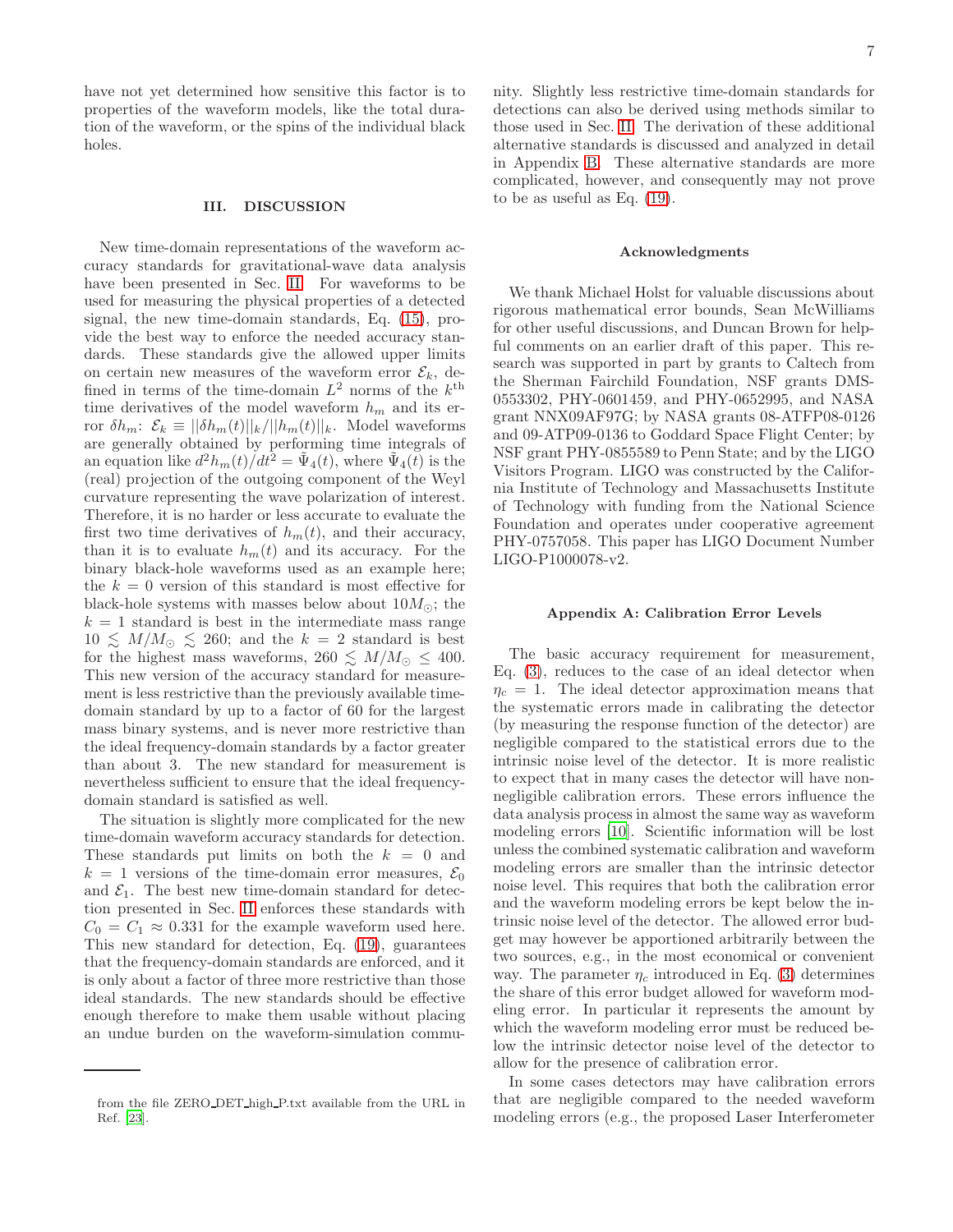Space Antenna LISA). In those cases the ideal-detector conditions apply and  $\eta_c = 1$  is the appropriate choice. In most cases, however, it may only be possible or economically feasible to calibrate to an accuracy level comparable to the intrinsic detector noise. In these cases it seems likely that it will be optimal to split the available error budget equally between the calibration and waveform-modeling errors. If these errors can be considered uncorrelated, then  $\eta_c = 1/\sqrt{2}$  is the appropriate choice. Waveform-modeling errors,  $\delta h_m$ , are uncorrelated with the calibration errors,  $\delta h_R$ , if  $\langle \delta h_m | \delta h_R \rangle^2 \ll$  $\langle \delta h_m | \delta h_m \rangle \langle \delta h_R | \delta h_R \rangle$ . To justify taking  $\eta_c = 1/\sqrt{2}$ , this uncorrelated condition should be satisfied for all times when data is being collected, and for all the different errors associated with the various model waveforms that will be used in the subsequent data analysis. While calibration and modeling errors come from completely unrelated sources, it may be difficult to completely rule out the possibility of significant correlations. For example, it is easy to imagine both calibration and modeling errors that are proportional to the exact waveform  $h_e$ . When correlations can not be ruled out, the somewhat stricter condition,  $\eta_c = \frac{1}{2}$ , is required. The calibration accuracy needed to ensure no loss of scientific information for the strongest sources is generally much greater than the accuracy needed for detection. The weak dependence of the detection standard on  $\eta_c$  has therefore been ignored here, and the ideal-detector version of the standards, Eq. [\(4\)](#page-1-1), are used in this paper.

# <span id="page-7-0"></span>Appendix B: Compound Accuracy Standards

A somewhat more general class of time-domain accuracy standards are derived in this Appendix using the methods developed in Sec. [II.](#page-2-1) These additional standards are somewhat less restrictive for detection than Eq. [\(19\)](#page-5-1), but they are also more complex. The idea is to construct a new measure of the waveform error that uses a combination of the time-domain norms used in Eq. [\(16\)](#page-4-2). This is done by splitting the integral that appears in the basic inequality, Eq. [\(12\)](#page-4-0), into parts proportional to  $\mu$ and  $1 - \mu$  respectively (where  $\mu$  is an arbitrary splitting factor that satisfies  $0 \leq \mu \leq 1$ , and then applying the constant-noise approximation using different values of k for each part. The result is a compound version of the basic inequality:

$$
\langle \delta h_m | \delta h_m \rangle \le \frac{4\mu \int_0^\infty (2\pi f)^{2k} |\delta h_m(f)|^2 df}{\min[(2\pi f)^{2k} S_n(f)]} + \frac{4(1-\mu) \int_0^\infty (2\pi f)^{2k'} |\delta h_m(f)|^2 df}{\min[(2\pi f)^{2k'} S_n(f)]}.
$$
 (B1)

The right side of this inequality can be re-written in terms of the time-domain error measures  $\mathcal{E}_k$  of Eq. [\(17\)](#page-4-5), and the quantities  $C_k$  of Eq. [\(18\)](#page-4-3):

$$
\langle \delta h_m | \delta h_m \rangle \le \frac{\mu \mathcal{E}_k^2}{C_k^2} + \frac{(1-\mu) \mathcal{E}_{k'}^2}{C_{k'}^2}.
$$
 (B2)

This basic inequality can be transformed into a more compact and useful form by replacing the splitting parameter  $\mu$  with a new parameter  $\sigma$ , defined by

$$
\mu = \frac{\sigma C_k^2}{\sigma C_k^2 + (1 - \sigma) C_{k'}^2}.
$$
\n(B3)

The parameter  $\mu$  satisfies the required inequality,  $0 \leq$  $\mu \leq 1$ , whenever  $0 \leq \sigma \leq 1$ . The basic inequality then becomes,

<span id="page-7-1"></span>
$$
\langle \delta h_m | \delta h_m \rangle \le \frac{\mathcal{E}_{k,k'}^2(\sigma)}{C_{k,k'}^2(\sigma)},
$$
 (B4)

where  $\mathcal{E}_{k,k'}(\sigma)$  is a composite measure of the waveform error, defined by

<span id="page-7-4"></span>
$$
\mathcal{E}_{k,k'}^2(\sigma) = \sigma \mathcal{E}_k^2 + (1 - \sigma) \mathcal{E}_{k'}^2,\tag{B5}
$$

and  $C_{k,k'}(\sigma)$  is the composite analog of  $C_k$ , defined by

$$
C_{k,k'}^2(\sigma) = \sigma C_k^2 + (1 - \sigma)C_{k'}^2.
$$
 (B6)

This new form of the basic inequality, Eq. [\(B4\)](#page-7-1), is true for any  $\sigma$ . It can be used to convert the fundamental frequency-domain standards, Eqs. [\(3\)](#page-1-0) and [\(4\)](#page-1-1), into new time-domain waveform accuracy standards:

<span id="page-7-2"></span>
$$
\mathcal{E}_{k,k'}(\sigma) \le C_{k,k'}(\sigma) \frac{\eta_c}{\rho},\tag{B7}
$$

for measurement, and

<span id="page-7-3"></span>
$$
\mathcal{E}_{k,k'}(\sigma) \le C_{k,k'}(\sigma)\sqrt{2\epsilon_{\max}},\tag{B8}
$$

for detection. The waveform error measure  $\mathcal{E}_{k,k'}(\sigma)$  is positive definite for all  $\sigma$  in the range  $0 \leq \sigma \leq 1$ . So these new time-domain waveform accuracy standards, Eqs. [\(B7\)](#page-7-2) and [\(B8\)](#page-7-3), are sufficient to enforce the fundamental accuracy standards for any  $\sigma$  in this range. In the extreme cases  $\sigma = 0$  and  $\sigma = 1$ ,  $\mathcal{E}_{k,k'}(\sigma)$  reduces to one of the single  $k$  waveform error measures and these standards reduce to special cases of Eqs. [\(15\)](#page-4-1) and [\(16\)](#page-4-2). For intermediate values  $0 < \sigma < 1$  however, these timedomain waveform accuracy standards are completely new and distinct.

Figure [4](#page-8-0) illustrates  $C_{0,1}(\sigma) = \sqrt{\sigma C_0^2 + (1 - \sigma)C_1^2}$  as a function of mass for the waveform and noise curve used in the previous examples. These graphs show that  $C_{0,1}(\sigma)$ reduces to  $C_{0,1}(0) = C_1$  or  $C_{0,1}(1) = C_0$  in the limiting cases  $\sigma = 0$  or  $\sigma = 1$ , respectively. These graphs also show that none of the  $C_{0,1}(\sigma)$  is larger than one of the limiting curves,  $\sigma = 0$  or  $\sigma = 1$ , for any value of M. Consequently the new compound accuracy standards for measurement, Eq. [\(B7\)](#page-7-2), are generally more restrictive than the simpler single k standard for measurement, Eq. [\(15\)](#page-4-1). Therefore, the new compound accuracy standards are probably only useful for detection.

For detection, Eq. [\(B8\)](#page-7-3) determines the maximum allowed sizes of the error measures  $\mathcal{E}_{k,k'}(\sigma)$ . Since these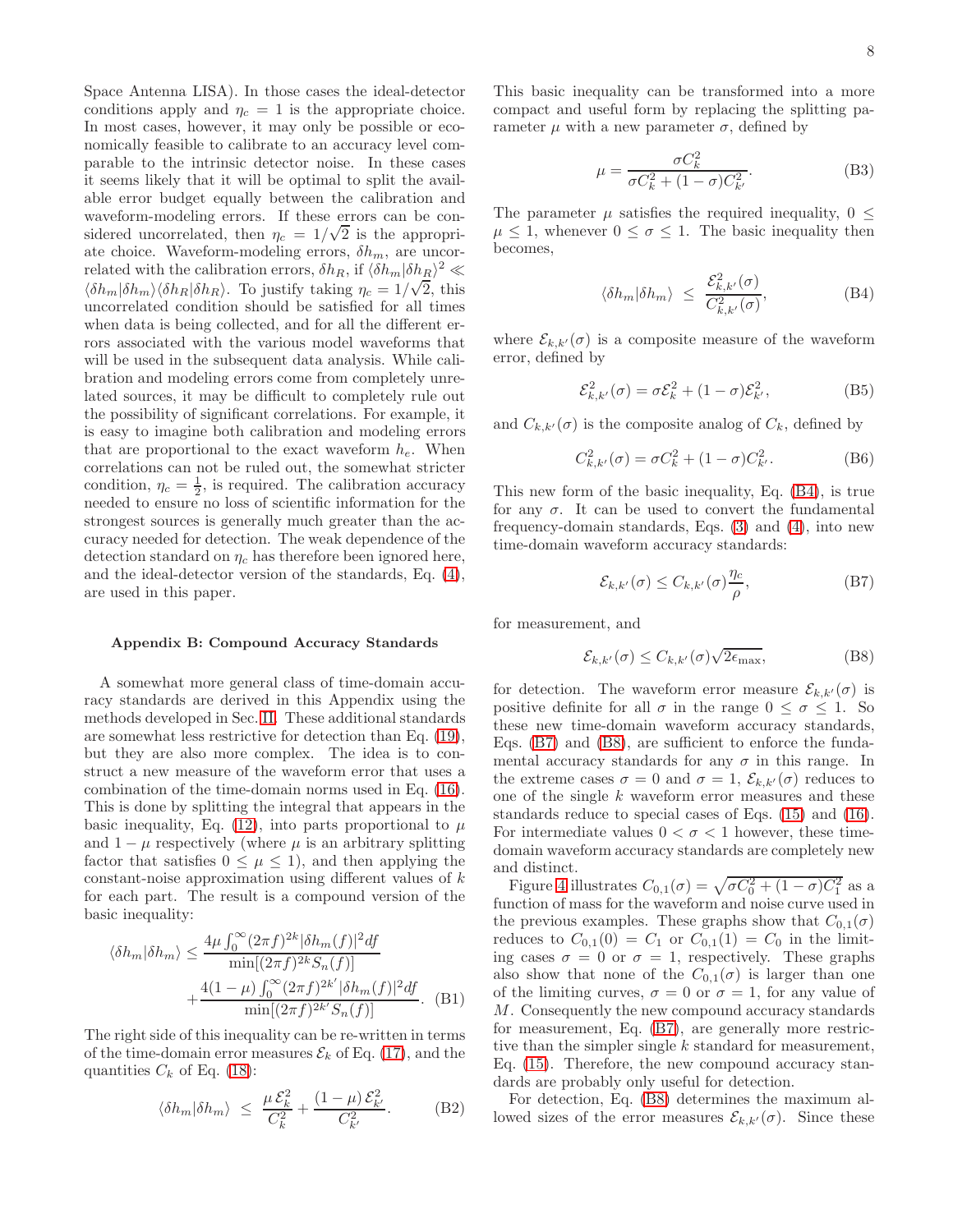

<span id="page-8-0"></span>FIG. 4: Curves show  $C_{0,1}(\sigma) = \sqrt{\sigma C_0^2(M) + (1 - \sigma)C_1^2(M)}$ as a function of mass for several values of the parameter  $\sigma$ .

measures are independent of the mass of the waveform, it follows that these detection standards will be satisfied for the full range of masses only if they are satisfied for  $C_{k,k'}(\sigma) = \min_M C_{k,k'}(\sigma,M)$ , where the minimization is over the relevant range of masses. Figure [4](#page-8-0) shows that these minima depend on the parameter  $\sigma$ . Perhaps the simplest of these compound error measures is the one with  $\sigma = 0.5$ , in which the two single k error measures,  $\mathcal{E}_k$ and  $\mathcal{E}_{k'}$ , are weighted equally. For the waveforms used in this example,  $\min_M C_{0,1}(0.5, M) \approx 0.314$ , so the detection standard becomes  $\mathcal{E}_{0,1}(0.5) \leq 0.314\sqrt{2\epsilon_{\text{max}}}$ . Since the factor 0.314 is a little smaller than the factor 0.331 that appears in Eq. [\(19\)](#page-5-1), this particular standard is considered a little more restrictive. A deeper analysis below however shows that this compound standard is more restrictive in some cases but less restrictive in others compared to Eq. [\(19\)](#page-5-1).

There does exist, however, an unconditionally less restrictive compound error standard for a particular optimal choice of the parameter  $\sigma = \sigma_{\text{opt}}$ . Figure [4](#page-8-0) shows that all the different  $C_{0,1}(\sigma)$  curves intersect at the single point  $M = M_{\text{int}}$  where  $C_0(M_{\text{int}}) = C_1(M_{\text{int}})$ . Thus the largest of the  $\min_M C_{0,1}(\sigma, M)$  can never be larger than  $C_0(M_{\text{int}})$ . The optimal value  $\sigma_{\text{opt}}$ , for which  $\min_M C_{0,1}(\sigma_{\text{opt}}, M) = C_0(M_{\text{int}}),$  can be determined by enforcing the extremum condition,  $dC_{0,1}^2(\sigma, M)/dM = 0$ , at the point where  $M = M_{\text{int}}$ . The result is

$$
\sigma_{\rm opt} = \frac{dC_1^2}{dM} \left( \frac{dC_1^2}{dM} - \frac{dC_0^2}{dM} \right)^{-1} \approx 0.284
$$
 (B9)

for the waveform and noise curve example discussed in Sec. [II.](#page-2-1) The optimal version of the new compound time-



<span id="page-8-1"></span>FIG. 5: Illustrates the allowed regions of the two-dimensional space of model waveform errors,  $(\mathcal{E}_0, \mathcal{E}_1)$ , satisfying various versions of the accuracy standards discussed in the text.

domain accuracy standard for detection then becomes:

$$
\mathcal{E}_{0,1}(0.284) \lesssim 0.331\sqrt{2\epsilon_{\text{max}}}.\tag{B10}
$$

This new version of the detection standard uses the value  $C_{0,1} \approx 0.331$ , so in this sense it is no more or less restrictive than the previous standard, Eq. [\(19\)](#page-5-1). However as the discussion below shows, a larger portion of the twodimensional space of error measures,  $(\mathcal{E}_0, \mathcal{E}_1)$ , is allowed using this new standard. So in this sense it is strictly less restrictive than the detection accuracy standard given in Eq. [\(19\)](#page-5-1).

To help understand the relationship between these various new standards, Fig. [5](#page-8-1) illustrates the regions in the two-dimensional space of error measures,  $(\mathcal{E}_0, \mathcal{E}_1)$ , allowed by each version. The original time-domain stan-dard, Eq. [\(10\)](#page-3-1) with  $C_0 \approx 0.016$ , restricts  $\mathcal{E}_0$  to the region left of the vertical dashed line in this figure. The simplest version of the new standard for detection, the  $k = 1$  ver-sion of Eq. [\(16\)](#page-4-2) with  $C_1 \approx 0.239$ , restricts  $\mathcal{E}_1$  to the region below the dotted horizontal line. A slightly more compli-cated standard, Eq. [\(19\)](#page-5-1) with  $C_0 = C_1 = 0.331$ , restricts both  $\mathcal{E}_0$  and  $\mathcal{E}_1$  to the region inside the solid-line square. The more complicated compound time-domain standards presented in this Appendix restrict both  $\mathcal{E}_0$  and  $\mathcal{E}_1$  to the region inside an ellipse defined in Eq. [\(B8\)](#page-7-3). The simplest of these uses the compound error measure  $\mathcal{E}_{0,1}(\sigma)$  defined in Eq. [\(B5\)](#page-7-4) with  $\sigma = 0.5$ . This limits points to the region inside the dash-dotted circle defined by  $C_{0.1}(0.5) \approx 0.314$ . The least restrictive standard of this type uses the error measure  $\mathcal{E}_{0,1}(0.284)$  with  $C_{0,1}(0.284) \approx 0.331$ . It limits points to the region inside the dash-double-dotted ellipse shown in this figure.

Each of these versions of the waveform accuracy standard for detection is sufficient to guarantee the original